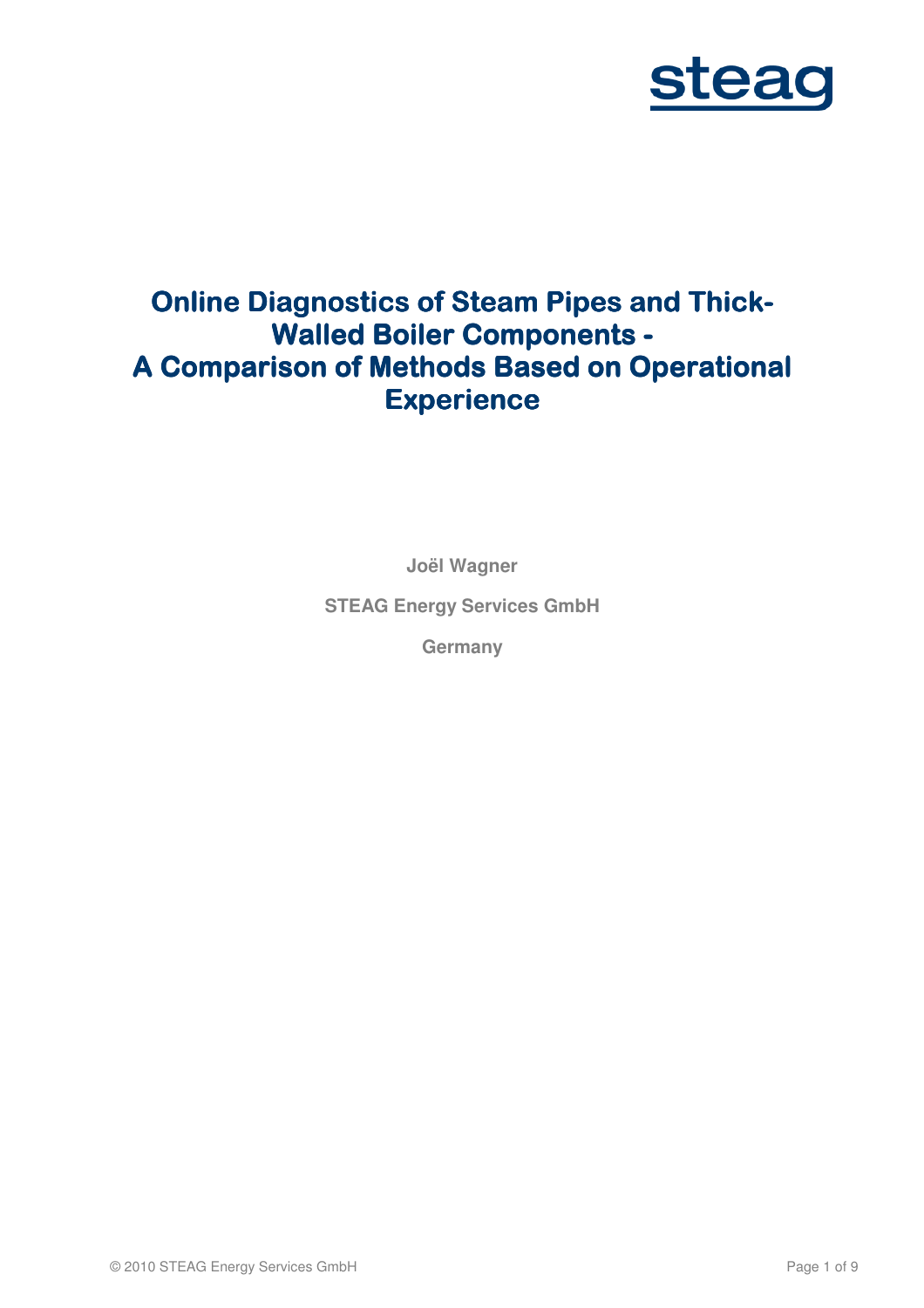

# **1. Challenges in the field of condition monitoring**

The operation and the monitoring of highly stressed pipes and thick-walled boiler components are facing new challenges. Owing to the European Union, the legislation on the production and the operation of the components of pressure equipment is subject to sometimes significant changes Europe-wide. In Germany, the condition monitoring of affected equipment is regulated by the Pressure Equipment Directive that has been introduced into German law as the Pressure Equipment Act (14. GPSGV). [1] The work safety directives are the minimum requirement for the field of the operation. In Germany, these are implemented according to the Ordinance on Industrial Safety and Health (BetrSichV) and amended by changes in the technical set of rules. The field of condition monitoring is to be newly considered in order to make full use of the extended scope of action provided for by the Ordinance on Industrial Safety and Health and the TRBS (Technical Rules for Operational Safety) as a power plant operator. [1]

What does that mean in concrete terms? Paragraph 15, Section 5 of the Ordinance on Industrial Safety and Health stipulates maximum intervals for certain plant components, which can be extended in coordination with the responsible authority and the approved inspection body (ZÜS), which can now be freely chosen (cf. Ordinance on Industrial Safety and Health § 15, Section 17). VGB Guideline 506 describes an "action plan in the form of several modules for designing the inspections. Based on the modules selected by the operator, an effective design of the inspection of components […] including an extension of the inspection interval (cf. VGB-R 104 O) [is] possible." [1] In the area of the steam generator, it is conceivable to extend the inspection intervals for internal inspections required by law from three to five years. In the case of new plants, the extension of the inspection intervals can, where appropriate, already be applied for along with the licensing (see VGB Guideline R 104 O) – provided that the operational safety can be adequately guaranteed. [1,2]

In addition, sites are facing the challenge to adequately counteract the drain of know-how caused by increasingly frequent task switching and to preserve operational experience and incidents for an operating time of more than 200,000 hours.

The following aspect mainly bothers operators of new plants. Due to high live steam parameters, new materials are used in modern steam generators, the strength characteristics of which are partially available in extrapolated form only. Thus it is easily conceivable that later corrections to the material values necessitate an up- or downgrading of the fatigue result of the components.

For conventional power plants, it becomes increasingly necessary to be able to react more flexibly to load changes in the national grid. For existing plants, this may require more frequent start-ups and shutdowns than had originally been taken as a basis in the course of the design. The additional alternating stress of the components has to be recorded and evaluated.

In total, the changed underlying circumstances for the condition monitoring require new methods and instruments. In the following, the use of online systems shall be explained on the basis of present operating experience.

## **2. Online systems as a central element of condition monitoring**

On the basis of VGB Guideline 506, condition monitoring can be subdivided into the following parts:

**Design** 

Definition and chronology of the intended operation and consideration of unavoidable additional stresses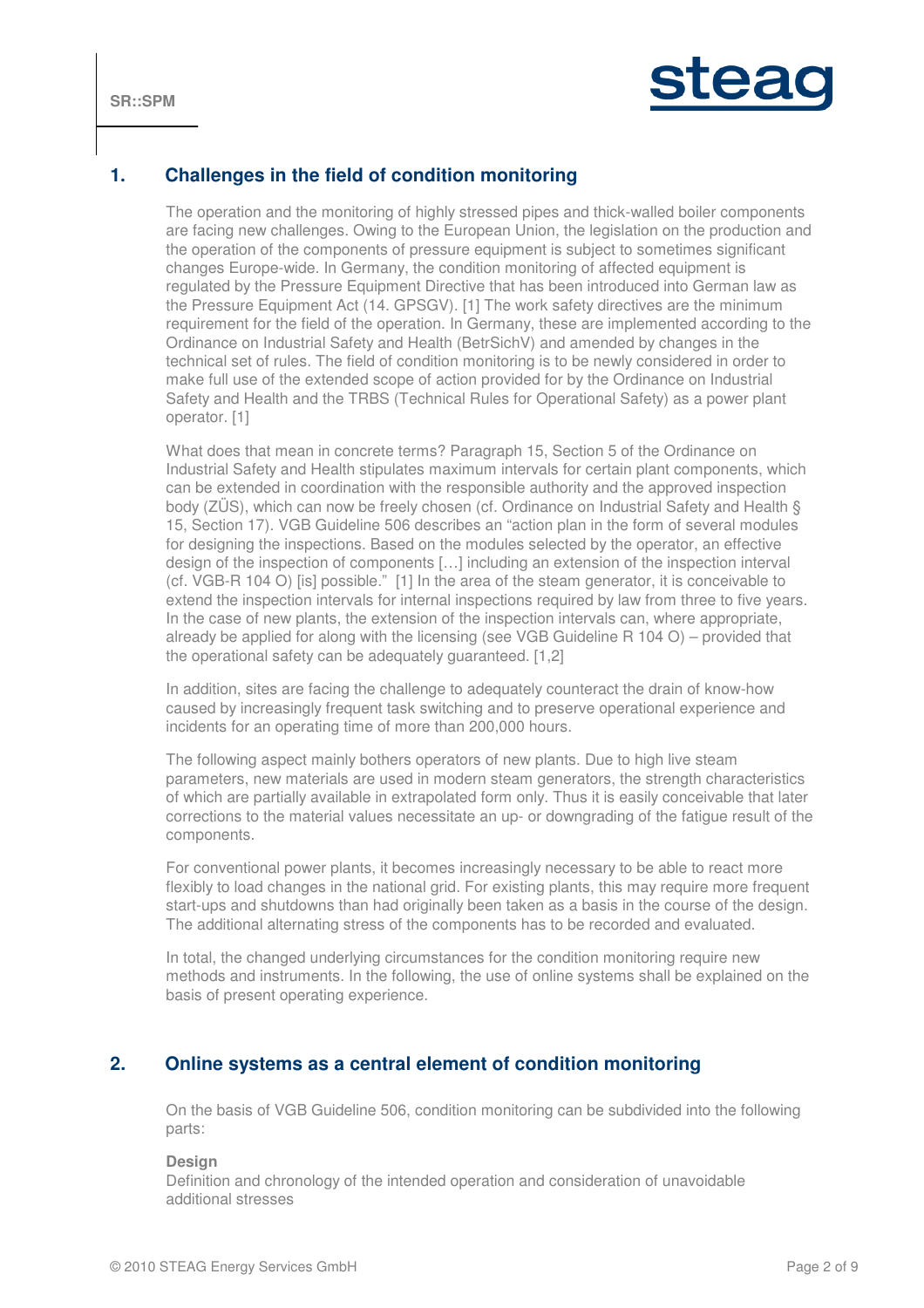

#### **Documented quality**

All relevant documentation from the production and operation of the components (complete design documentation, material certificates, dimension records, non-destructive testing records, calibration records, technical modifications, etc.)

#### **Diagnosis during operation**

Determining the static and non-steady-state stress (e.g. by dead weight, creep damage and alternating stress, additional forces)

#### **Diagnosis in the course of a shutdown**

External and internal inspections

#### **Condition assessment**

Assessing the condition of the component in order to be able to subsequently determine required inspection and maintenance measures having regard to the aforementioned sources

In Chapter 5.6 (Issue 2009), VGB-R 506 describes two procedures that exceed the approach practiced in the past and represent a significant improvement over time-based maintenance cycles in terms of the condition-oriented maintenance strategy regarding economic efficiency and operational safety. The online system SR::SPM (SPM = steam pipe monitoring) of the company Evonik Energy Services GmbH follows Procedure 2 of the guideline (see Chapter 3).

By means of a central data acquisition, data archiving, and continuous calculations, online systems fully meet the requirements to the *diagnosis during operation*. Operating conditions can be assessed directly and chronological events of the condition can be traced historically. In addition, such systems are suited for the managing and linking of relevant documents, like e.g. as-built dimension records, calibration records, and material certificates. Technical modifications can be considered directly in the system and included in the further monitoring. In short: The *documented quality* is ensured.

## **3. Procedure for monitoring pipe stress**

Due to high operating temperatures, expansions occur in the area of the highly stressed pipes that can be measured and have an impact on the stress of the pipe. As a general rule, the higher the stress, the shorter is the service life. For a quantitative determination of the residual service life, stresses have to be determined from the movements and the measured support reactions, respectively.

In Chapter 5.6, VGB Guideline R 506 describes two suitable procedures for the condition monitoring of pipes that exceed the requirements of the set of regulations and, based on a modeling of the pipe, determine the stress variables. Both procedures require a continuous metrological recording of forces and displacements at selected hangers and supports of the pipe.

#### **Procedure 1**

The functional interrelationship between movements/support reactions to stresses or strains is derived from similarity relationships. These relationships are determined during the planning stage of the pipe. When the measured actual values correlate with the nominal values of the design, the regular operation can be derived.

However, a reliable statement about the actual calculational degree of fatigue can only be made if the intended operation is adhered to. If a behavior deviating from this exists (e.g. jamming, fouling of constant hangers) which had not been considered during the planning phase, the occurring stresses have to be determined by means of complex offline recalculations.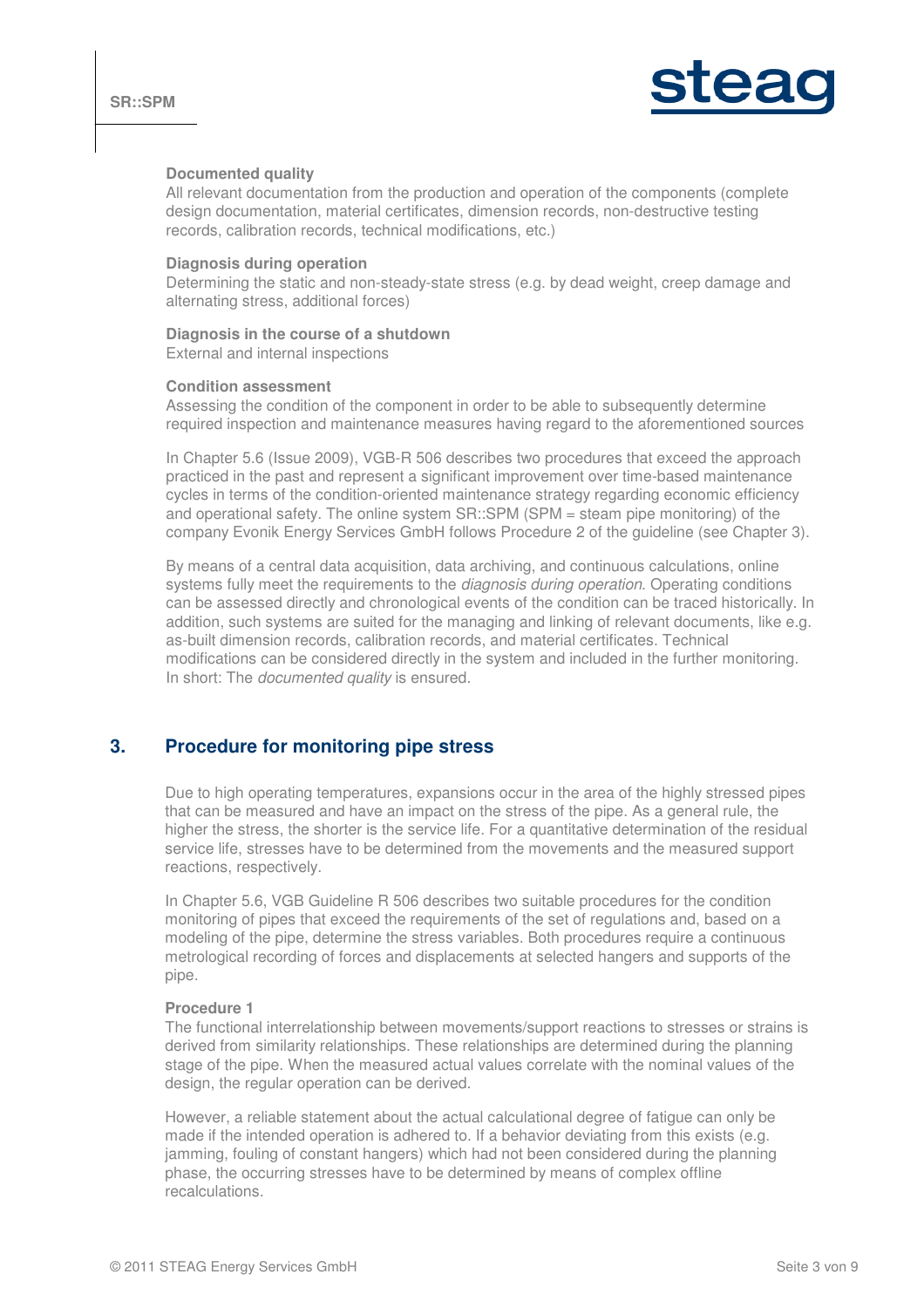

#### **Procedure 2**

The functional interrelationship between movements/forces to stresses is not derived from similarity relationships, but determined by continuous pipe system calculations. In certain time intervals (e.g. five minutes), the monitored quantities (pressure, temperature, forces and displacements) enter into the simulation as boundary condition of the calculation. "This approach, expanded compared to Procedure 1, allows to collect pipe conditions that were not plannable or had not been expected prior to commissioning ." [1]



# **4. Pipe monitoring SR::SPM**

The system SR::SPM follows Procedure 2 described above and is used for the continuous monitoring and calculation of highly stressed pipes (e.g. live steam and hot reheat). The stress of the pipe is recorded, besides the parameters of pressure and temperature, additionally by means of force and displacement measurements installed along the pipe in horizontal and vertical direction. The measured values enter as boundary condition into a complete pipe system calculation by means of the pipe statics program ROHR2. The ROHR2 model represents the complete course of the piping system and has been integrated into SR::SPM and qualified for the online calculation (e.g. every five to 15 minutes) (Fig. 2). The nominal stress of the pipe is determined considering pressure and temperature and is compared to the actual load based on the measured forces and displacements. Effective additional loads are thus determined with their effects (stress from external load and restrained thermal expansion). By means of the continuous complete pipe system calculations, also such modes of operation are considered that could not be predicted prior to commissioning – e.g. caused by the jamming of a constant hanger.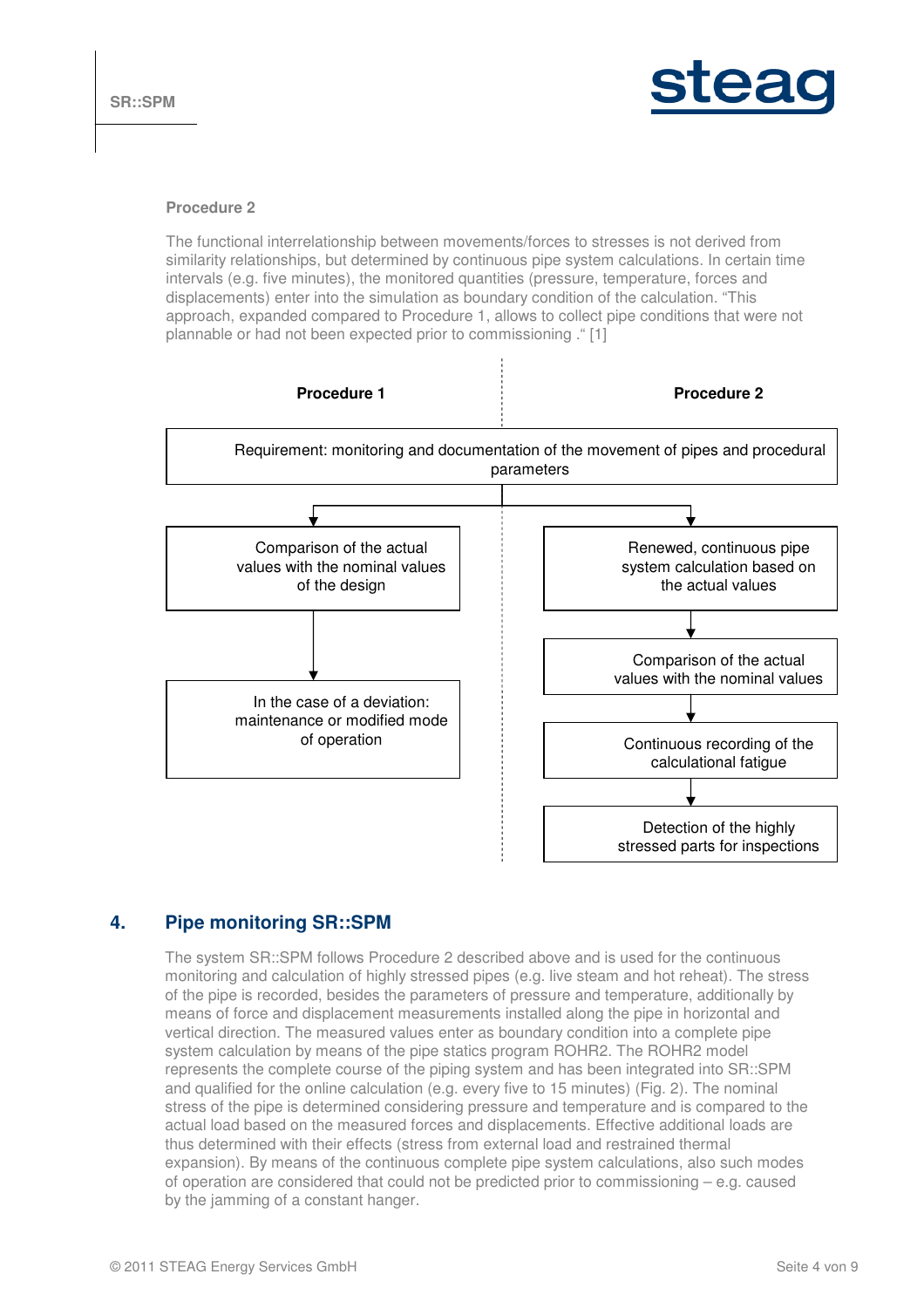

The additionally effective moments enter into the primary and secondary stress assessment and thus into the fatigue calculation together with the actual geometry of the pipe bends (wall thicknesses, diameter, ovality). The calculation of the creep damage is largely oriented towards the specifications of DIN EN 12952-4, additionally considering the external moments and asbuilt geometries.



Fig. 1: Comparison of the section results calculated online for the expected (left) and the actual (right) behavior of the pipe

In addition, the following plant-specific process images and diagrams are available:

- Overall status overview and status diagrams for the monitoring and assessment of the intended operation
- Status overview of the force and displacement measurements (Fig. 3) as well as the monitored pipe bends
- Presentation of results (fatigue, stresses and moments of the pipe bends)
- Monitoring of all constant and spring hangers (Fig. 5)
- Excel fatigue overview (individual results, number of monitored hours, classification of the pressures, temperatures and moments for recalculation according to TRD 508 and DIN EN 12952-4, respectively)
- Result diagrams of all pipe bends, as well as force and displacement measurements for any time periods and compression levels (e.g. five-minutes, hourly, daily, or weekly values)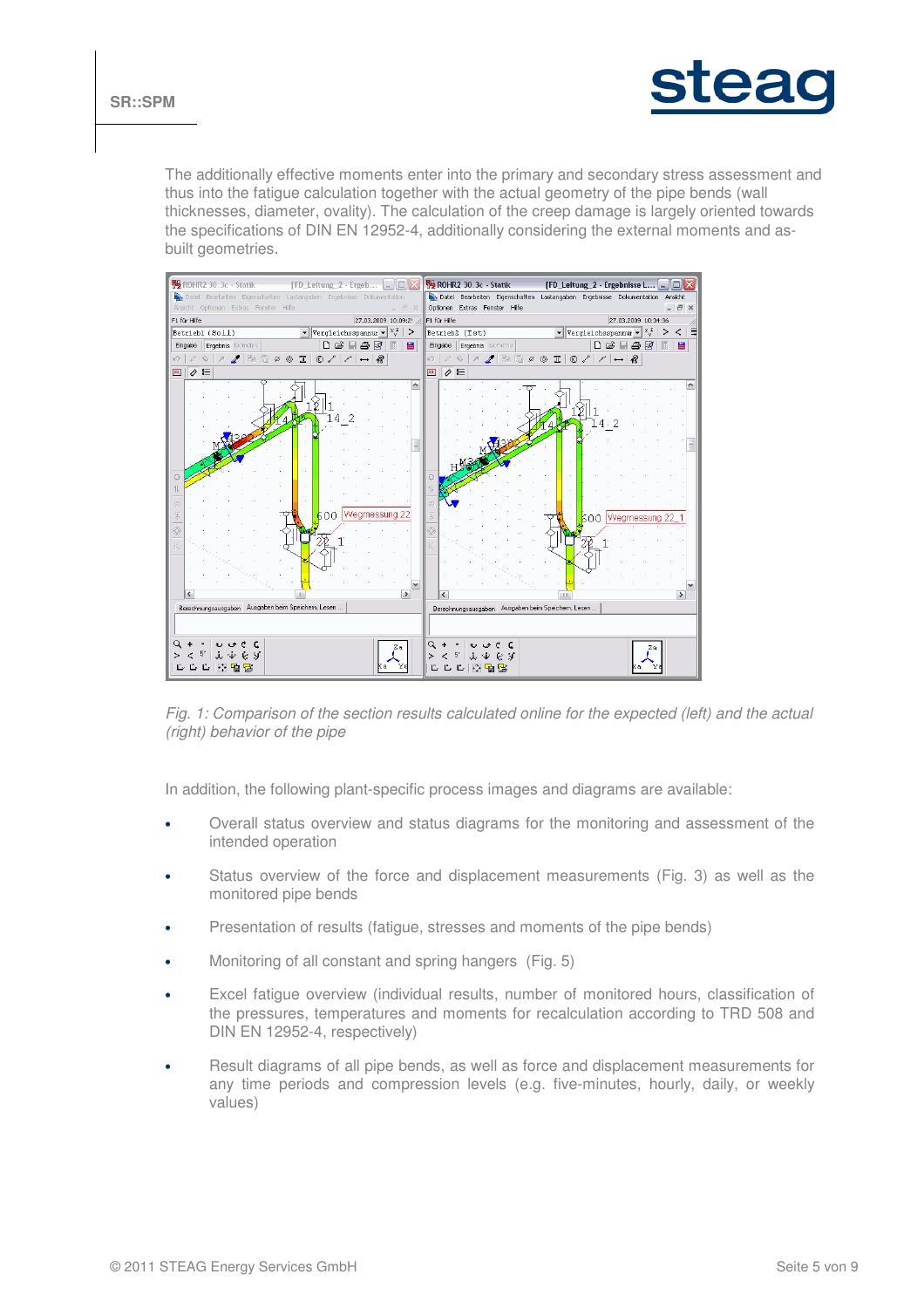



Fig. 2: Schematic representation of the system SR::SPM

# **5. Monitoring of the intended operation**

Avoiding unplanned stresses is vital for the operational safety – however, it presupposes that critical incidents can be detected, assessed and remedied immediately. In the area of the piping system, unplanned conditions may occur e.g. due to jamming or fouling of constant hangers. As the following example shows, also the one-sided failure of a fixed point is conceivable. For the monitoring, a subdivision into the stress of the pipe bends and the behavior of the hangers and fixed points equipped with displacement and force sensors, respectively, makes sense.

The stress equations DIN EN 13480, no. S1, S4 and S5 can serve as a criterion for the regular operational demands of pipe bends. If all three equations are fulfilled, the condition of the pipe bends will be ranked and displayed as regular in the system.

For the intended behavior of the forces and displacements, a tolerance range is defined for each measured value. If this range is left, the user will be notified accordingly. Fig. 3 shows such a situation as it occurred in one of the monitored plants on June 1, 2008. The nominalactual comparison of the measured support reactions and displacements along the live steam and cold reheat pipe, respectively, is represented here (displacement measurement 21.2 and 22.2). The nominal value calculated by ROHR2 states how the pipe in the respective section will expand according to expectations and with which force it will be stressed, respectively – each time considering the current operating pressures and operating temperatures.

The results (actual) of the two dual force measurements 30.1 (fixed point in the full-load leg below the cross valve) and 30.5 deviate from the tolerated range at the critical point in time – measurement 30.5 by 68 kN. The unplanned actual values are highlighted in red in the process image. On request, the plant personnel can be informed by a message.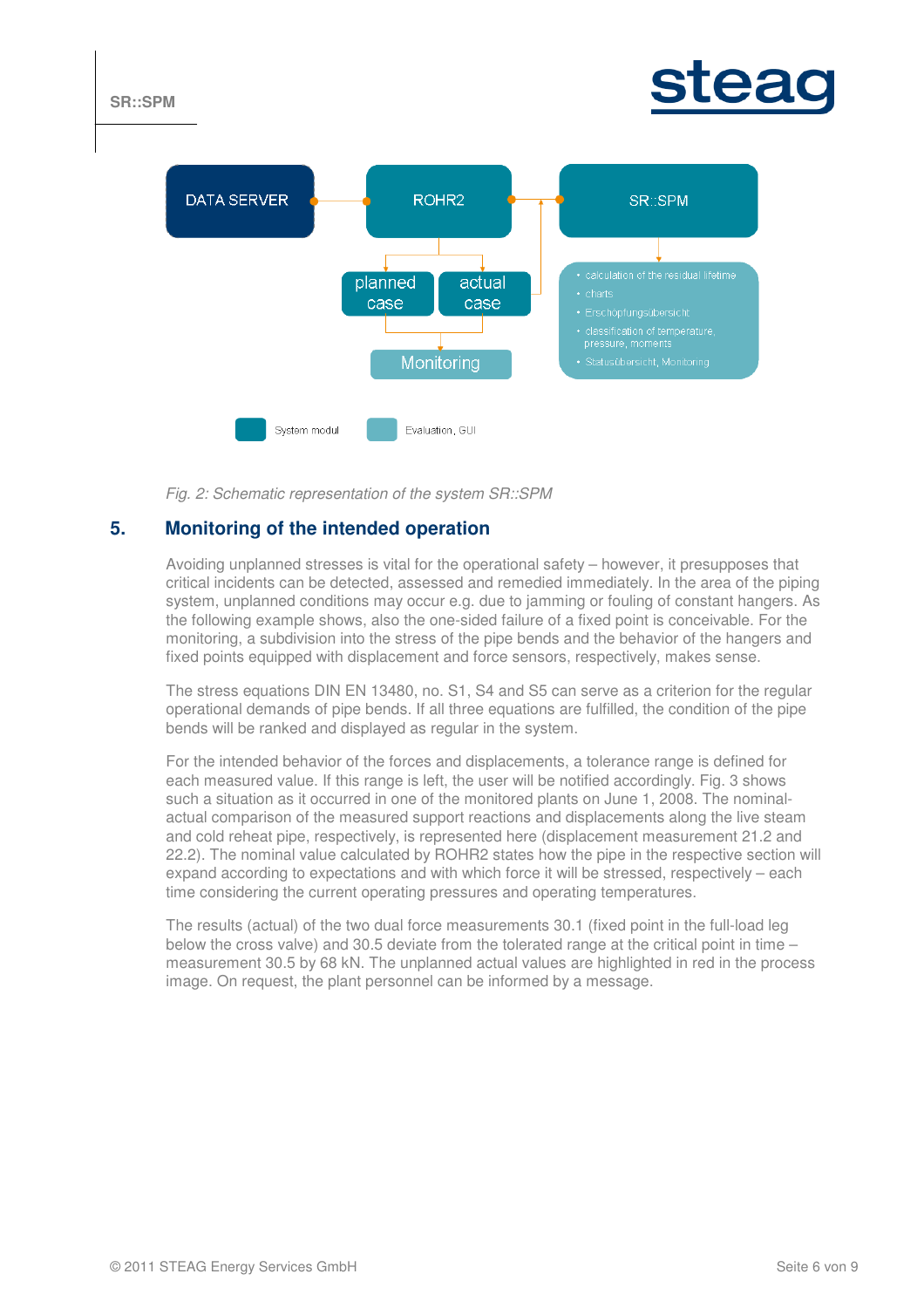



Fig. 3: Process image for monitoring the support reactions (forces) and displacements

The fixed point 30.5 consists of two holding devices that clutch the pipe offset by 180 degrees and at the other end are mounted on the steel construction. Both struts are equipped with a force measurement resulting in total in the overall force of the holding device. Fig. 4 shows the stored diagram of the force measurement during the critical time period (xaxis). The corresponding superheated steam temperature and the nominal and actual results of the force measurements are entered on the y-axis. At 11:25 p.m., the actual values suddenly decrease. The cause is the one-sided failure of the fixed point (A). Before the failure, the total of both measurements correlated with the determined nominal value.  $kN$  (Y2)



Fig 4: Diagram of the dual force measurement 30.5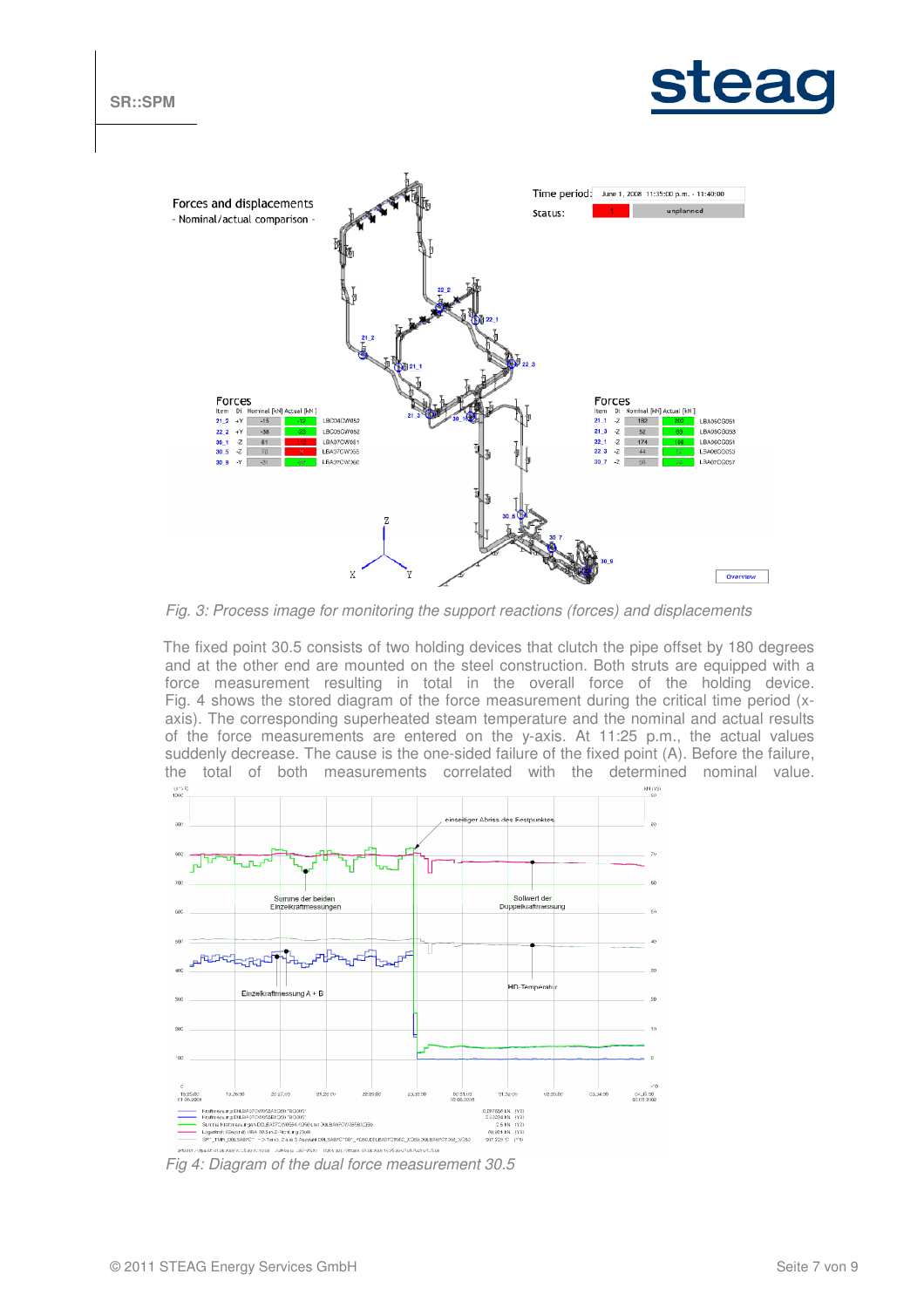



The nominal-actual comparison of all hangers (Fig. 5) shows the influence of the incident on the adjacent supports (30.2 to 30.9). In Fig. 5, the actual displacement in Z-direction measured at five hangers is represented by dark bars. The displacement of all other hangers is calculated. By means of the stored pipe model, the measurements can be reduced, as some force and displacement measurements at central positions suffice as boundary condition to determine the movement and stress of the sections located in between. Thus for the fixed point 30.5 (nominal displacement = 5mm), an actual displacement of -129 mm is calculated. By means of the overviews, the incident could be detected on site. Based on the detailed available sectional strains (stresses, forces, moments, torsion, displacement), adjacent pipe segments were analyzed and assessed. Here it became apparent that due to the favourable support concept and the optimal route of the piping in this section presumably no stresses decreasing the service life occurred.



Fig. 5: Nominal-actual comparison of the hanger displacement

## **Summary**

In future, online systems will make a large contribution to operation management and maintenance management. The more precisely the plant condition is recorded and assessed based on the modules named in Chapter 2, the more precisely can the inspection methods, scopes, and intervals for the recurrent inspections be planned. [1] In the case of new plants or when changing components, the monitoring and thus the recording of critical modes of operation is recommended from the beginning in order to be able to argue for individual inspection intervals (extension or reduction) and to plan and reduce the maintenance effort. In the case of existing plants, a recalculation of the operating time elapsed so far is possible – provided that the required operating data are available.